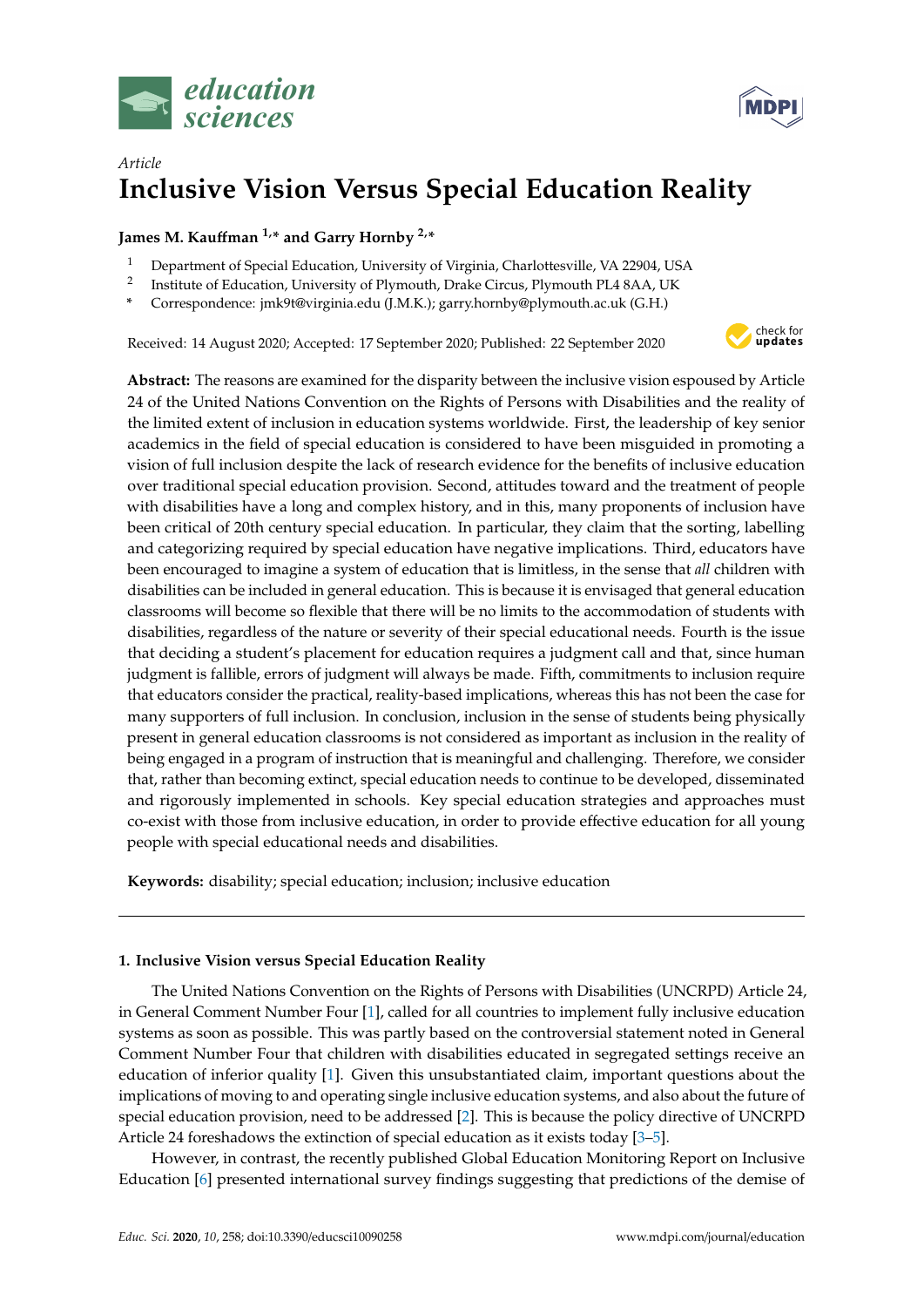special education may be premature. The report stated that "National policies emphasize segregation in 5% of countries, partial segregation in 45%, integration in 12% and inclusion in 38%." Furthermore, the report also stated that "Worldwide, laws emphasize segregation in 25% of countries, partial segregation in 48%, integration in 10% and inclusion in 17%". Therefore, it is clear that, in reality, the global picture is one in which the vast majority of countries maintain partially segregated or fully segregated special education settings to provide for a large proportion of their children with special educational needs and disabilities. This is far from the UNCRPD vision of all countries moving to fully inclusive education systems [\[1\]](#page-10-0). It seems that, currently, only a minority of young people with special educational needs and disabilities are educated in fully inclusive schools, despite most countries having ratified UNCRPD Article 24.

So, how have we reached the situation where there is a substantial difference between the inclusive vision espoused by one agency of the United Nations and the actual reality of the extent of inclusion in education systems worldwide reported by another? We suggest in this article that there are a wide variety of reasons for this disparity, and these are explained below.

#### **2. Misguided Leadership of Key Senior Academics in the Field of Special Education**

During the past 40 years, some senior academics in key positions in the field of special education in the UK, USA, and Australasia appear to have been out of touch with the reality faced by many practitioners and parents of children with special educational needs and disabilities. They have also paid insufficient attention to developments in the field of special education that have occurred over this period and to the research evidence that has emerged on effective education for young people with special educational needs and disabilities. It has been suggested that "Good will toward special education has been undermined by years of unwarranted criticism from within our profession and from others, deliberate deconstruction, and proposals for reform that are unworkable" [\[7\]](#page-11-1) (p. 70).

Some senior academics in key positions in the field of special education have promoted a vision of full inclusion, now often portrayed by the term, "All Means All", in which *all* children, with no exception, must be educated in mainstream school classrooms alongside their age peers. This policy advice has been promoted despite the widely reported concerns of teachers and parents, and the lack of research evidence for the advantages of inclusive education for some children over traditional special education provision and placements [\[2,](#page-10-1)[8\]](#page-11-2). Why have these senior academic leaders continued to promote a vision of full inclusion and to ignore evidence of its inappropriateness? Several reasons are possible, and we discuss them in turn.

First, it has been easier, and therefore very appealing, to promote a clear and simple idea to explain the complex issue of how to provide optimum education for children with a wide range of special educational needs and disabilities. Full inclusion is a clear and simple policy, in which all children, with no exception, are educated in mainstream school classrooms alongside their age peers. So, this policy is easy to promote and disseminate. However, there is a major problem, as highlighted by the well-known aphorism attributed to H. L. Menken: "For every complex problem there is a solution that is simple, neat, and wrong."

The overly simplistic vision of full inclusion promoted by key senior academics in the field of special education was mainly based on a human rights justification, exposed as naïve and false after consideration of issues of human rights and moral rights [\[3,](#page-10-2)[9\]](#page-11-3). Full inclusion has also been shown to be flawed and unrealistic when the elements of its theory, policy, research and practice are carefully examined, as outlined in an article that asks the question, "inclusion or delusion, can one size fit all?" [\[10\]](#page-11-4). These glaring flaws in the vision of full inclusion have been highlighted in the published literature for over 40 years now, but these same senior academics in key positions in the field of special education have consistently failed to engage with them, either in the academic literature or in open debate, preferring to continue to promote their simplistic vision of full inclusion.

Second, once full inclusion had been set up by senior academic leaders as the gold standard for the education of all children with special educational needs and disabilities, it became much easier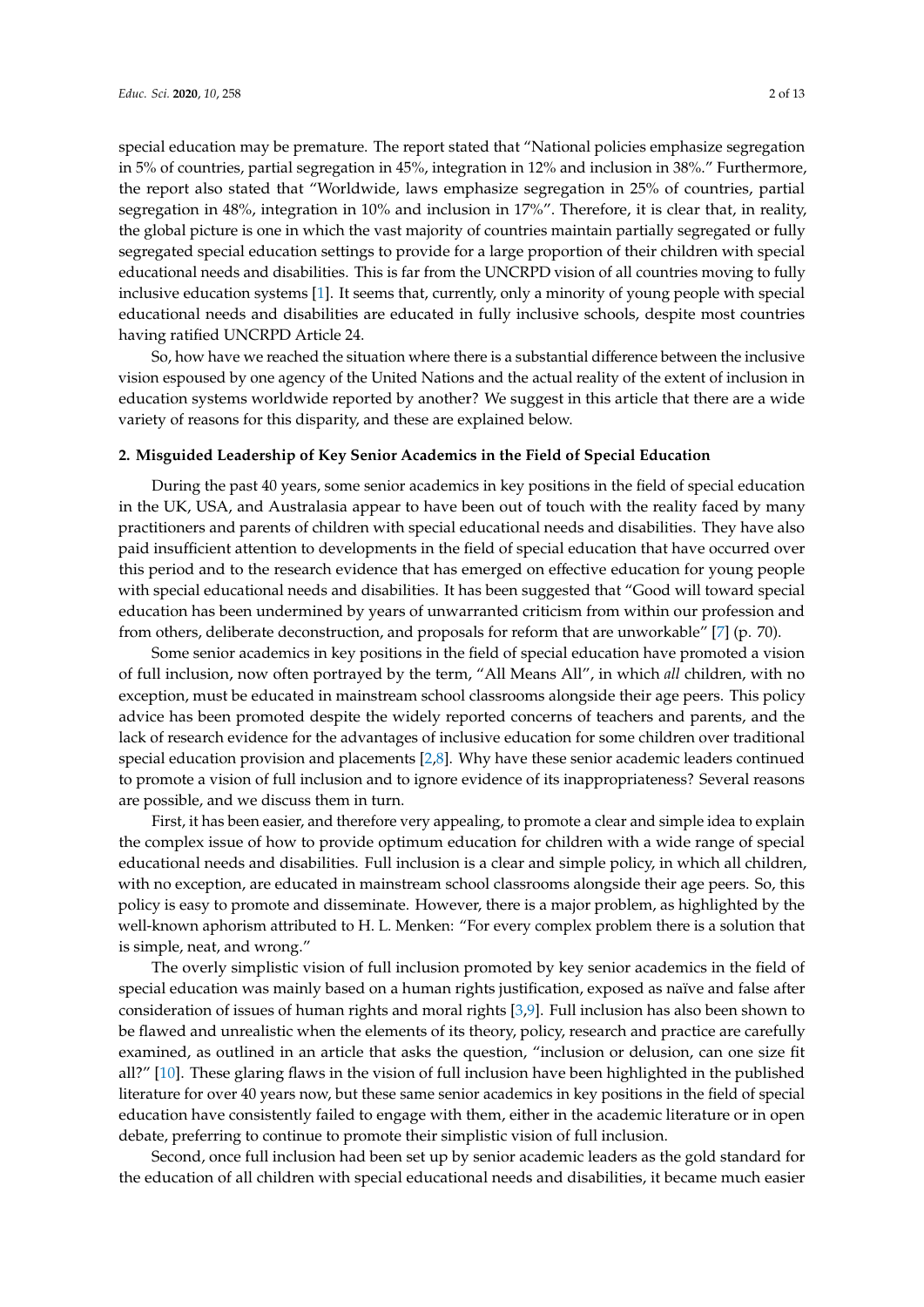for other scholars, researchers, and practitioners in the field to support it rather than to criticize it. This was particularly the case because full inclusion was presented as being underpinned by the issue of human rights, so that criticizing the policy of full inclusion was seen as somehow suggesting that children with disabilities would be denied their human rights. Therefore, a situation developed as illustrated by the tale of the "emperor's new clothes", whereby people did not want to stand out by pointing out that the emperor was naked, so went along with the majority of people by pretending that the emperor's new clothes were wonderful [\[11\]](#page-11-5). In the same way, few special educators have been prepared to be critical of the policy of full inclusion, as it has been far easier to go along with this theory than to risk becoming a pariah by being skeptical of it. Hence, there has been a torrent of articles and books singing the praises of inclusive education, but only a limited literature that is skeptical or critical of it.

Third, the promotion of full inclusion by key senior academics has influenced the careers of less experienced academics in the field of special education. This is because of the policies of academic promotion committees, funding bodies and journal editors. It became clear that obtaining academic promotions favored those supporting inclusion or inclusive education. Of course, only anecdotal evidence is available to support this assertion. For example, one of the authors, as a young academic, after giving a keynote presentation in the north of England in the late 1980s that was critical of inclusion, was asked "Don't you want to get promoted?"

We observe also that research and development grant proposals related to the furtherance of inclusive education seem far more likely to obtain funding than do proposals to conduct research regarding special schools, classes, or education that is obviously different for students with special educational needs or disabilities from that offered to all other students.

It also became clear that journals in the field of special education favored publications reporting examples of inclusive education, and articles critiquing this or being critical of inclusion have been difficult to publish. Bias is apparent in the decisions of some journal editors regarding papers on topics related to special and inclusive education. Perhaps this is understandable, given differences of opinion regarding how facts are established, what constitutes reliable evidence, and the meaning and interpretation of data [\[12\]](#page-11-6). However, in what has been described as a "new normal" [\[13\]](#page-11-7), some editors seem loathe to publish papers that do not tout the wisdom, logic, legal basis, or evidence for inclusion of all students with disabilities in general education. An indication of this is that the *International Journal of Inclusive Education* now has 14 issues per year in an attempt to accommodate the torrent of articles supporting inclusion, whereas most special education journals publish far fewer issues per year, and some have revised their titles to include the words "inclusion" or "inclusive" in attempts to attract more submissions.

Fourth, the policy of full inclusion espoused by senior academics has played into the hands of education authorities wanting to save money by closing special education schools and classes, to the detriment of educational outcomes for young people with special educational needs and disabilities. One example of this was the decision by a local education authority, driven by a policy of inclusion, to close a special school for young people with moderate learning difficulties in the north of England in the late 1980s, with the ex-students being transferred to mainstream schools. A follow-up study [\[14\]](#page-11-8) found that ex-students who were transferred into special classes within mainstream schools, and their parents, were more satisfied with their placements than those who had been transferred into mainstream classrooms. A further follow-up study conducted a few years after the ex-students had left school [\[15\]](#page-11-9) found that outcomes for those young people that had been transferred to mainstream schools, in either special classes or mainstream classrooms, was very poor, with the vast majority of young people without jobs and not living independently. A major reason for this was considered to be that these young people had missed out on the vocationally orientated curricula and work experience placements that they would have undertaken in the special school that had been closed. So it appears that the decision of the education authority to follow the policy of inclusion, and save money in closing the special school, had resulted in the young people involved being denied an education that would enable them to be included in their communities once they left school.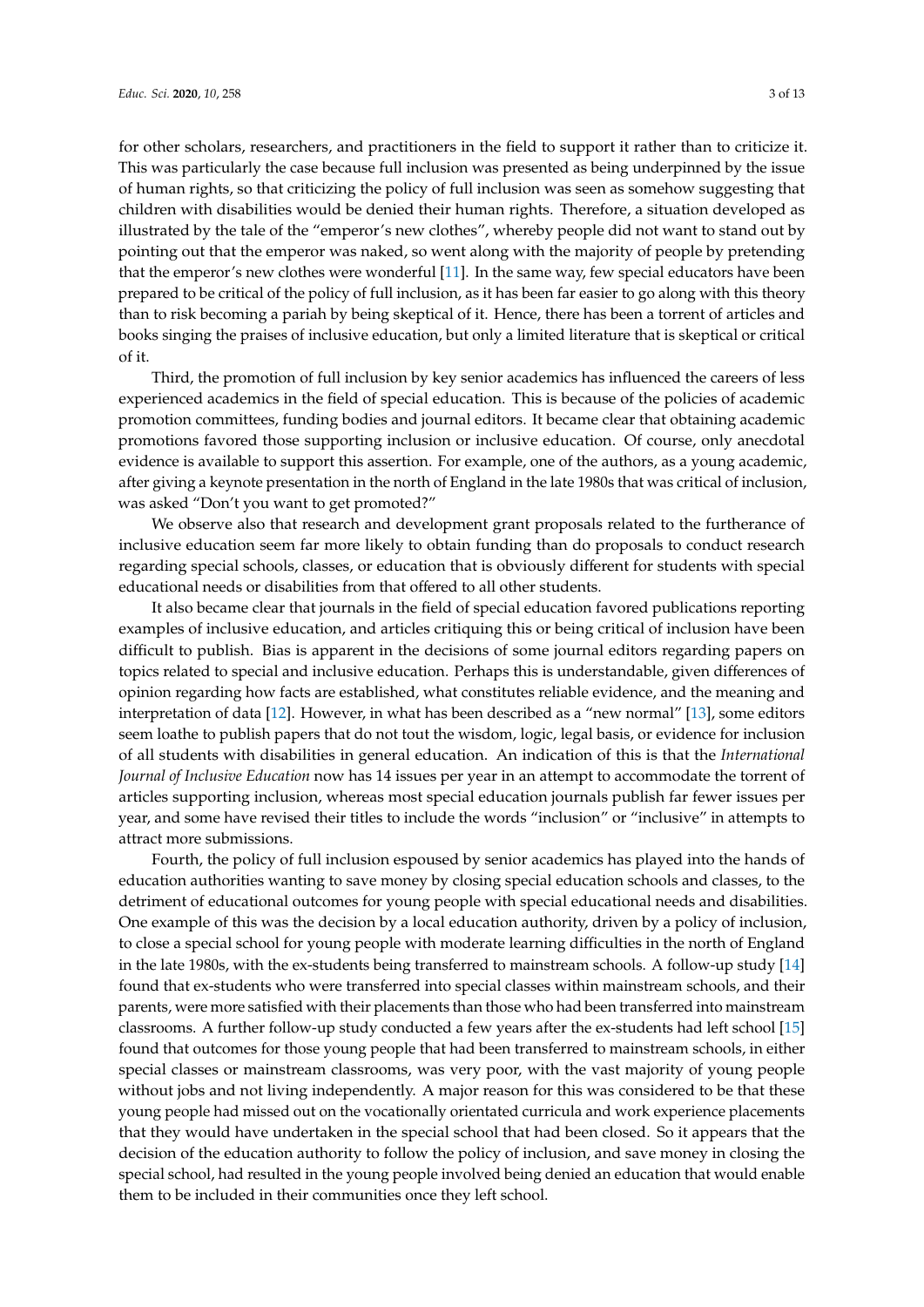Another example was the closure of a residential special school for children with emotional and behavioral difficulties in New Zealand. This school had operated effectively for many years and was considered by many people to provide a model program for the education of such children. However, following the policy of full inclusion, promoted by some senior New Zealand academics in the field of special education, the Ministry of Education adopted a policy of closing special schools and had already closed some which had been experiencing difficulties. Closure was more difficult to justify in this case, since the school had long operated effectively. So the Ministry commissioned a senior academic known to support full inclusion to do a review of the literature on provision for children with emotional and behavioral difficulties focusing on a wraparound approach as an alternative to special school placement. Despite senior colleagues warning this academic that the report would be used to justify closing the special school, the review was completed and subsequently the school was indeed closed.

Finally, another example is the determination by a full inclusion advocacy group to close a special school preferred by a student with disabilities and her mother. The girl was brought home from the special school and enrolled in a general education environment by her mother. But her inclusion failed to meet her needs and make her happy. As reported [\[16\]](#page-11-10) (p. 16):

Besides feeling lonely and out-of-it and being away from her friends, she wasn't learning much, if anything. So, she began begging her mom to go back to the special school out of state. There, she said, she had friends and could do lots of fun things, like be a cheerleader, ride horses, and learn to swim.

In conclusion, it is clear that views of senior academics in key positions in the field of special education have been influential in the recent history of policies and attitudes towards education for young people with special educational needs and disabilities. In many ways, we seem not to have learned from our history [\[13](#page-11-7)[,17,](#page-11-11)[18\]](#page-11-12).

#### **3. History: Its Vicissitudes and Lessons**

Attitudes toward and treatment of people with disabilities have a very long and complex history, and some people now find many of the attitudes and practices of the 20th century distasteful. For example, two proponents of inclusion who are critics of 20th century special education wrote:

Special education plays a sorting role, both for those consigned to it and for those students who remain in general education. It limits expectations of the former, and gnarls the attitudes of the latter . . . Thus, the system of special education, and the attitudes towards disability that undergird it, have harmful consequences for both those labeled "disabled" and those not. [\[19\]](#page-11-13) (pp. 767–768)

Some might observe that although sorting, labeling, and categorizing may be seen to have negative implications and can be done clumsily and inappropriately, they are practices that cannot be avoided without losing the ability to communicate clearly and effectively about disabilities. The real challenge is finding ways to sort, label, and categorize better, not to eliminate these essential tasks. They simply cannot be eliminated if disabilities are to be recognized and individuals with them are to receive special services. Even the field of Disability Studies must sort and label (and, therefore, categorize) or it cannot exist. That is, persons must be sorted (said to have or not to have disabilities) or the category of disabilities is meaningless and, therefore, cannot be studied. Without labels and categories, which imply sorting in some rational way, Disability Studies becomes the study of everyone, a hollow and unfocused study of homo sapiens. That is, if everyone has a disability, then there is no need to study the stigma that can accompany a disability, only the stigma that goes with being a human being [\[11\]](#page-11-5).

However, given the fact that sorting, labeling, and categorizing are necessary for any kind of thinking about or analysis of phenomena, including those phenomena that go with being homo sapiens,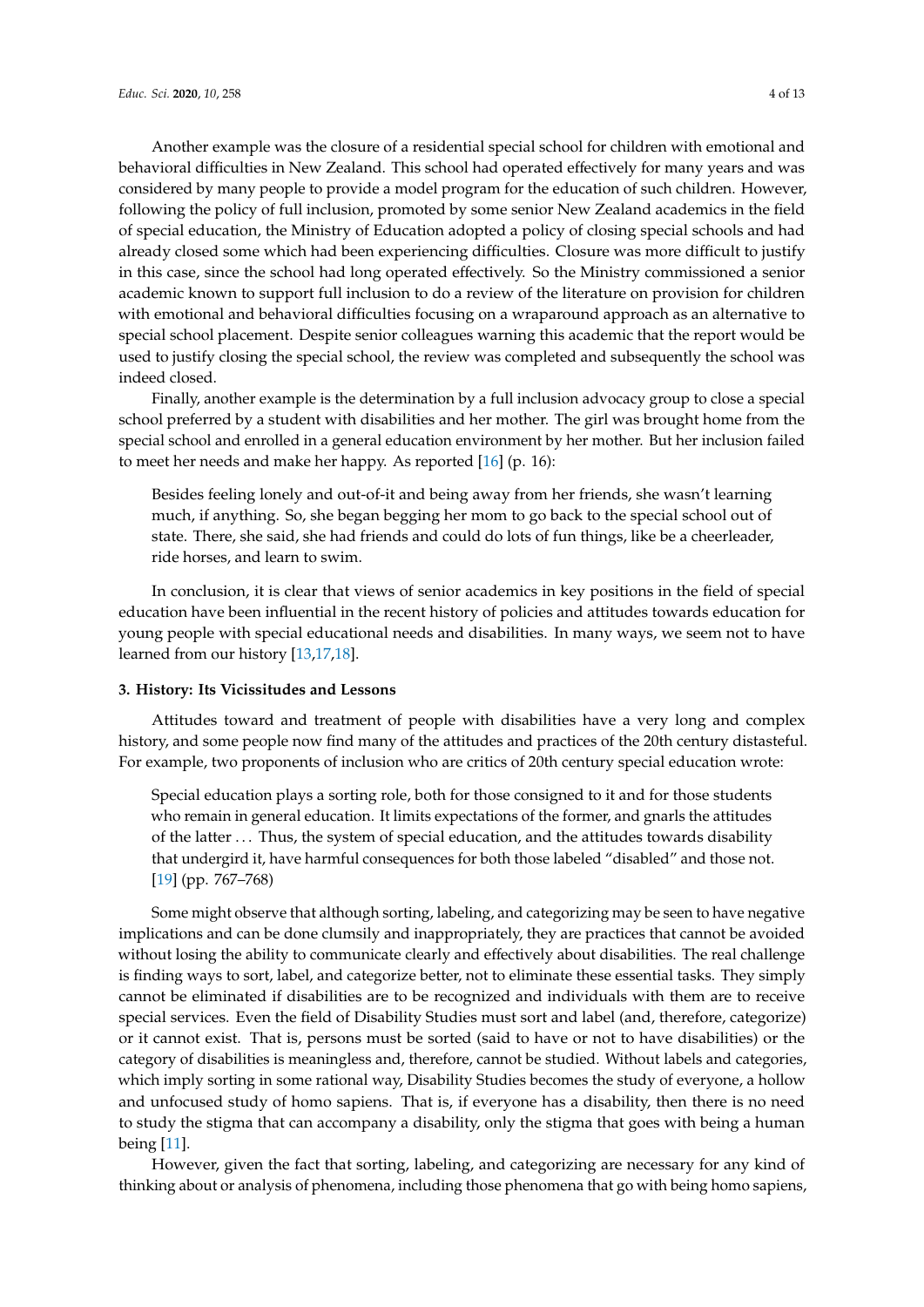one might wonder about the attitudes towards disability that undergird special education and the consequences of being labeled as having a disability related to education. It is important to know what these attitudes are, how and to what extent they are harmful, and whether they can be avoided, if they are actually harmful, or the alternative benefits they may have. It is clear that histories of special education do not suggest that it is a malicious social project, or that the attitudes toward disability that undergird it are more harmful than helpful [\[20,](#page-11-14)[21\]](#page-11-15).

We now know that some people view special education and its ideas and ideals dating from 1975 as malicious [\[19,](#page-11-13)[22\]](#page-11-16), but we do not know what will be said half a century from now about Disability Studies in Education (DSE) of the early 21st century. DSE may, in retrospect, be seen as laudatory or horrific, insightful or naïve, or perhaps twisted into something grotesque. Commenting on attitudes toward the work of Nazi physician Josef Mengele, Gopnik [\[23\]](#page-11-17) wrote:

All ideas, and ideals, are capable of being twisted into their opposites. Religious doctrines preaching nonviolence and loving thy enemy quickly turn into a search for enemies not to love. The intention and its perversion are usually transparent. We even have a good word for this bad practice: hypocrisy. But scientific theories, which get their credibility from the ability to explain the action of a limited domain of objects, can explode into false models for unrelated subjects without conscious hypocrisy. The Darwinian idea of the struggle for existence, designed to explain the chiseling of birds' beaks, becomes in a generation the idea that poor people deserve to be poor. Einstein's ideas that the measurement of time is relative can warp into the idea that morality is also relative. The missteps can be hard to track. The perversion of a scientific practice takes a second; its rectification takes a semester.

(pp. 77–78)

Guessing how various aspects of our generation's attitudes and opinions will be evaluated a century hence is therefore difficult [\[24\]](#page-11-18). Perhaps future generations will wonder how we could possibly make certain claims about disabilities and their meanings. They might wonder how we could confuse diversities and not see how disabilities are not like many other forms of diversity, such as color and sexual orientation, when it comes to teaching and learning. Or, perhaps, they will wonder how we could not see that all diversities are essentially the same when it comes to education. Perhaps they will wonder why we did not understand that the only limits of education were imagination and creativity. Or, perhaps, they will wonder why we did not see that education has its limits, that although it can do many things, it cannot do all things, that there are boundaries that constrain it, realities with which it must make peace or destroy itself. They may wonder why, given the necessity of identifying, labeling, and categorizing, people of our era did not see the importance of weighing disadvantages and advantages of doing so. Moreover, it is possible that special education will be destroyed or destroy itself, while inclusive general education will become the dominant approach, if not the only kind of public education left standing [\[17,](#page-11-11)[18\]](#page-11-12).

The kind of education that prevails will depend in part on what "sells"; that is, what captures the public imagination and wins the public trust or popularity contest that results in public policy. Special education does not sell well unless it has at least the patina of something that has been designed for everyone—that has limitless applications to students' education and, therefore, is best for all students.

### **4. On Limitlessness, Rejection of Current Wisdom, and Futures**

Something "limitless" sells much better than anything "limited." Limitlessness is associated with strength, newness, flexibility, and desirability. It suggests a limitless future, one of excitement and as-yet-unimagined progress. Limitedness is associated with the old, outdated, weak, and clumsy. It suggests a future of no excitement, merely the same old thing. Many assume that the mind-boggling limits or seeming limitlessness of the natural sciences could be found in the social sciences as well. They call, for example, for transformational changes in education in which at least some supposed limits do not apply [\[25\]](#page-11-19).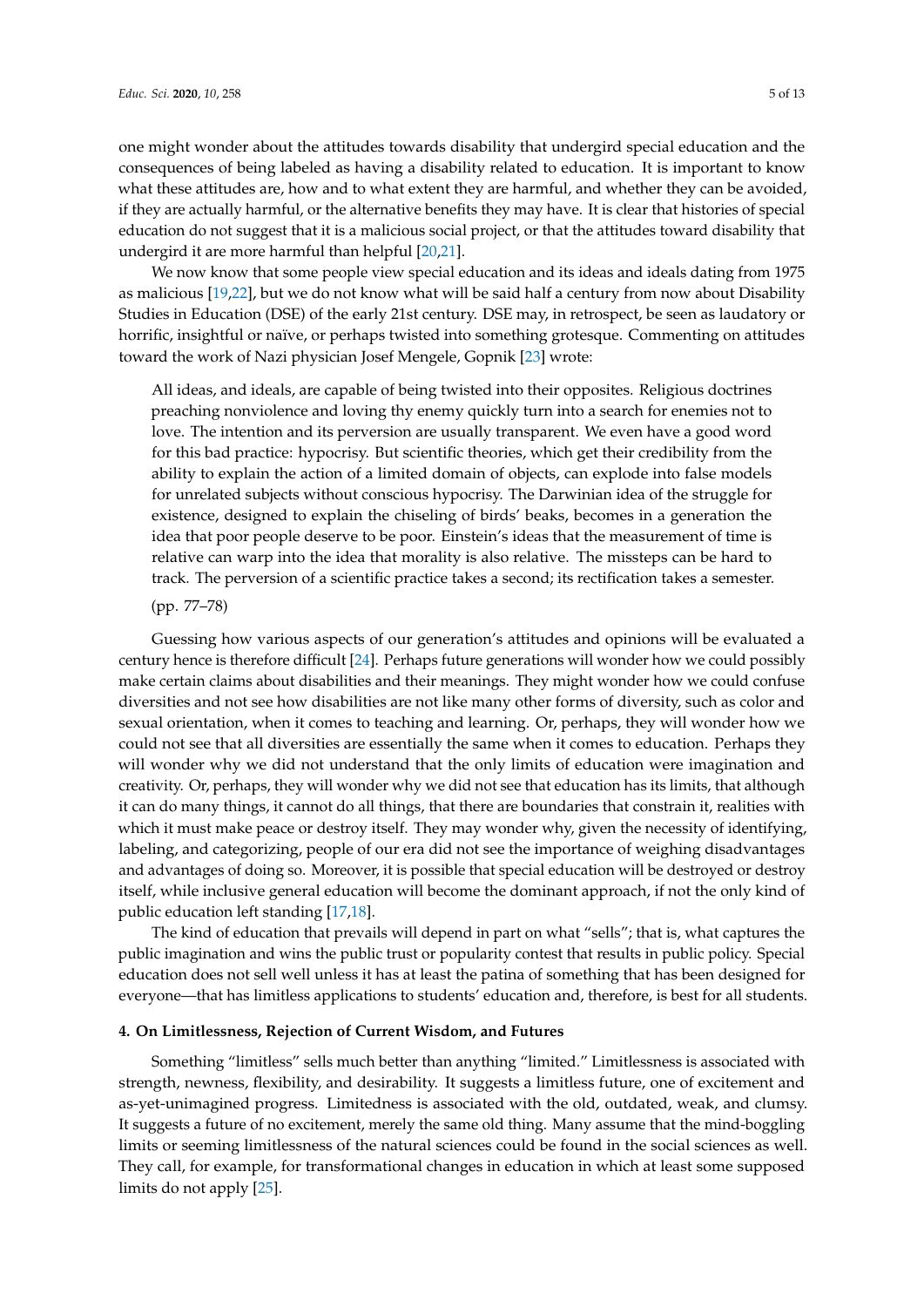Important here is recognition of the fact that although rationality has limits, irrationality does not. Nonsense has no limits. Physicists have seen the humor of this fact and mocked the idea of limitlessness with statements like "Speed Limit: 186,000 miles per second. IT'S THE LAW!" Other scientists have noted how a patina of newness and limitlessness have seduced many to embrace nonsense as if it were not [\[26,](#page-11-20)[27\]](#page-11-21). Limitless nonsense has also found its critics in philosophy [\[28](#page-11-22)[–30\]](#page-11-23) and literary criticism [\[31\]](#page-11-24).

Educators, too—including special educators—have joined what might be called the "limitless craze," proposing ideas that at first seem attractive and somehow achievable [\[32\]](#page-11-25). With more thinking and evidence, however, these ideas are exposed as fraudulent or nonsensical [\[33–](#page-11-26)[35\]](#page-12-0). Part of the problem is merely recognizing the differences between the limitless and the limited in both the natural world and human endeavors. Postmodernism, "alternative facts," religious beliefs, and human imagination have no known limits. Science and the known world of scientific fact do have limits, as does logic.

The universe may well be limitless, but the speed of light is not, nor are many other characteristics of the physical world. In the natural world, imagination that the speed of light, gravity, or evolution are merely artificial barriers does not make them cease to exist. The human imagination may well be limitless, but the social world of human beings is not. One problem of social structures is that although they may be extremely varied—and imagination of them is limitless—the actual social world is not limitless. True, some of the realities of the social world simply can be imagined not to exist, but their reality does not therefore go away.

In the matter of the inclusion of students with disabilities in education, educators are encouraged to imagine a system of education that is limitless, in the sense that *all* children with disabilities will be included in general education—that is, no more special schools, classes, or places for any children with disabilities, because regular or general education will become so flexible and differentiated that there will be no limits to its accommodation of and appropriateness for students with disabilities, regardless of the nature or severity of their special needs. Special education will become a thing of the past as general education becomes inclusive of all—"all means all," no exceptions [\[6,](#page-11-0)[22,](#page-11-16)[25\]](#page-11-19).

Educators today are often encouraged to reimagine what schools can do, how they operate, and what they can accomplish. The assumption apparently is that if what is imagined is different from current practices, then it can and will be realized eventually. This is especially the case if what is promised is something unlimited (e.g., "all means all," typically used to mean that all students, no exceptions, can be taught together) and runs contrary to current beliefs, particularly the belief that some children are better taught a different curriculum and/or in a different place than most.

A common theme in many proposals to reform education is opposition to mainstream thinking, rejection of current assumptions, and push-back against ideas considered old, outdated, or captives of the status quo. Proponents of alternatives may believe that attacking existing structures or current practices is both urgent and rational. So, statements like the following are thought to apply to the matter of teaching *all* students the same ideas in the same place and at the same time:

If we want to change the world [then] we need to be unrealistic, unreasonable, and impossible. Remember: those who called for the abolition of slavery, for suffrage for women, and for same-sex marriage were also once branded as lunatics. Until history proved them right. [\[36\]](#page-12-1) (p. 264)

This statement may well apply to the notions mentioned—things obviously possible, though opposed by many (slavery, women's suffrage, same-sex marriage)—but the statement does not apply to the case of all students with disabilities because of the nature of the problem under consideration. The case of schooling and the objective of eliminating special education as a way of responding to educational differences reminds us of a Galileo trope [\[37\]](#page-12-2) with quotations from Mario Livio, an astrophysicist who wrote a book about Galileo. It is almost comical irony that today's deniers try to assume the mantle of Galileo: people who disagree with the scientific consensus on things such as climate change sometimes cite Galileo as a rebel (like themselves) who is now seen as a hero.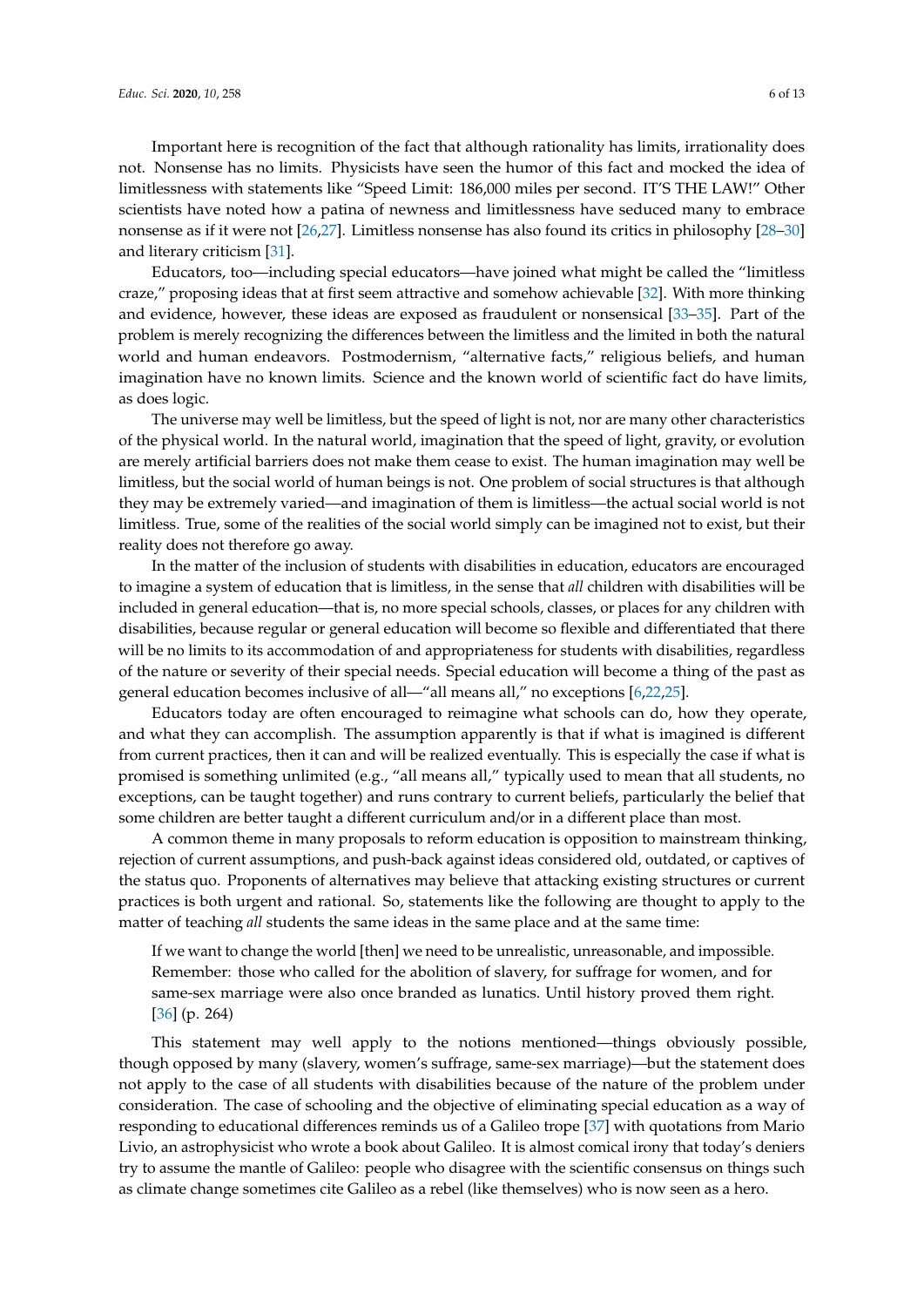"It's really a logical fallacy," Livio said. "Oh, look, here was one who was going against the mainstream, and it turned out to be right: therefore, those few who speak against climate change are right. Galileo was right not because he was one against many—he was right because he was right." By this point, Livio was laughing: "It's not the case now every time that one speaks against the mainstream, he or she is right. Most of the time those people are wrong. In some rare cases, they are right. So to bring that as an argument is just ridiculous." Sadly, two arguments of very different weights can still convince a lot of people at the same rate. [\[37\]](#page-12-2) (p. 70)

Our point here is that just because people are opposed to what they see as the evils of special education does not mean they are right. Even something like DSE and the full inclusion enthusiasm that seems to have captured attention across the world [\[4,](#page-10-4)[22,](#page-11-16)[25](#page-11-19)[,38\]](#page-12-3) could eventually be—and we think is very likely to be—found to be a will-o'-the-wisp; that is, an enticing but impossible goal.

Another reality that cannot be imagined out of existence is the variability of students. Variability is here to stay, so our imagination can only be applied to how to deal with it. But even that imagination has some limits imposed by the realities of social and physical limits. Disability is one of those human variations related to education, but it is one that is unlike any others in its implications for instruction. It may be imagined not to exist [\[39\]](#page-12-4), but it will not therefore cease to exist. It is in some ways like variations in parentage, cultural heritage, language, size, age, and many other diversities, but it differs from other diversities in its implications for teaching. Some disabilities have few implications for education, requiring only minor and easily made adjustments for learning (e.g., mild learning disabilities or somewhat below average quickness to learn). However, some disabilities present problems that are very difficult to accommodate and require instruction vastly different from that which is effective with most other students (e.g., severe and multiple disabilities). Moreover, all educational disabilities are directly related to teaching and learning, to effectiveness of instruction, and to the quality of life following school years.

#### **5. Fates of Alternative Views**

We use the term special and inclusive education because we think that the education of students with disabilities should be inclusive in ways that maintain the appropriateness of education as the priority, and do not violate the principle of individualized decisions about education. Given these requirements, special education is an indispensable component of inclusive education. For many and perhaps most students with disabilities, appropriate and special instruction in general education is possible. For others, it is not. Deciding a student's placement for education requires a judgment call. Human judgment is fallible, so errors of judgment will always be >0. However, elimination of judgment, too, guarantees that errors will be >0. Our best strategy in the case of the inclusion of students with disabilities in general education seems to be using judgment but trying to keep errors as close as possible to zero [\[24\]](#page-11-18).

Some observers of contemporary education see other reasons for the obvious enthusiasm for total or full inclusion, and we quote the statement of a friend who will remain anonymous:

Over the years I developed a sense that there are people in the education community (in all areas, and at all levels) who are guided by nothing more than self-interest and dogma. I used to think they had an ideology, but it became clear to me that some elements within the inclusion 'movement' have neither the appetite for, interest in, nor capacity for constructive argument; they seek only to push their threadbare, evidence-lite drivel down everyone else's throats, and without a single thought for the young people's lives that are blighted by their poorly formulated ideas.

Special education is—both by American law (the *Individuals with Disabilities Education Act*, dating from 1975) and traditional concern for the education and well-being of students with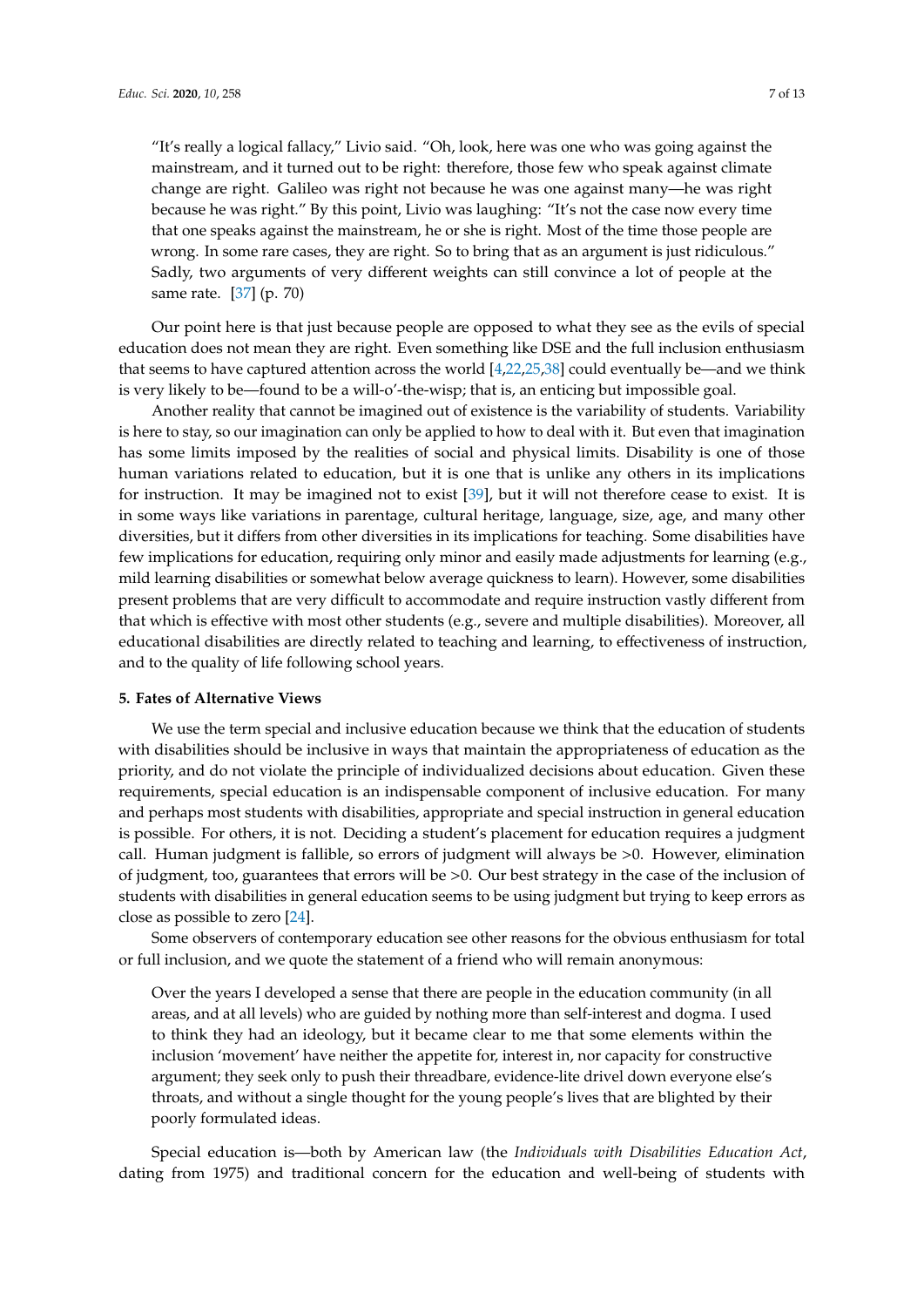disabilities—focused on the individual, not the general population of students. It is because educators must say of certain students with characteristics that are not shared by all, "This one, not that one."

Even when some plan for education that is seen as more inclusive of children with disabilities, such as the Response to Intervention (RTI), which involves judging students' responses to instruction or intervention, or the Multi-Tiered System of Supports (MTSS) or Positive Behavior Interventions and Supports (PBIS), the educator must decide what to do with or for the *individual*, not a group. Variance among students in what they know and need to learn will not go away, and the question educators must consider is how best to respond to such variation. Trying to obscure differences among students, including those we call disabilities, will not make them irrelevant to teaching. However, alternative views of the ways disabilities are best addressed in schooling are relevant to instruction.

The proponents of plans in which all students with disabilities are taught along with their age peers without disabilities, as well as those who propose alternatives, eventually must specify various aspects of implementation of their ideas (i.e., how what they propose will work out in practice). For example, questions like the following must be addressed:

Will students be identified as needing something other than that provided for all students, and, if so, by whom and how?

Will students, if identified as needing something different from the typical, be taught by the same teacher and study the same curriculum as their age peers who have not been identified?

Will students identified as having special educational needs ever be taught by a specially trained teacher and, if so, as determined by whom and how?

Will any students identified as having special educational needs be taught in a place other than the general education classroom and, if so, how will that be determined?

How is disability the same as and different from other forms of difference or diversity for purposes of education, and how is education different from other life activities (i.e., how is access to education different from and the same as access to all other activities in which a person might engage)?

Everyday practices (the nitty-gritty of any philosophy that guides what people do) ultimately determine the fates of alternative views of disabilities. In education, talking and writing about philosophies ultimately must face the music of action—what we actually *do* with students. For example, how exactly will the needs of a student with profound and multiple learning difficulties, for whom independent living skills, including toileting and feeding, is of central importance, be met in the context of the general education curriculum, particularly at secondary school level?

Perhaps the coronavirus pandemic most starkly brought to light the differences between "alternative facts" and science, the difficulties in practice based on magical thinking or social construction of realities rather than empirical evidence. The politicization in the USA of such things as wearing face masks and other responses to COVID 19 contributed to many unnecessary infections and deaths. We support the idea that the politicization of educational inclusion is most unfortunate and inconsistent with meeting the individual educational needs of students with disabilities [\[38\]](#page-12-3).

Unfortunately, political statements may call for full inclusion without defining it, ignore special education altogether, or fail to address the issue of quality and appropriate education for students with disabilities—for example, the United Nations' *Convention on the Rights of Persons with Disabilities* [\[3,](#page-10-2)[4\]](#page-10-4). Political statements may be consistent with DSE, but not with special and inclusive education. Eventually, philosophical commitments to inclusion require that educators consider their practical, reality-based implications.

### **6. Practical Considerations in Special and Inclusive Education**

Some of the practical considerations in special and inclusive education are a consequence of trying to extend or apply unsuitable, inapplicable scientific principles or philosophies to educational problems. For example, some have tried to apply "the new physics," including the Heisenberg uncertainty principle and other principles or findings of the physics of subatomic particles, to social and educational problems—ideas, findings, and principles that have no implications whatsoever to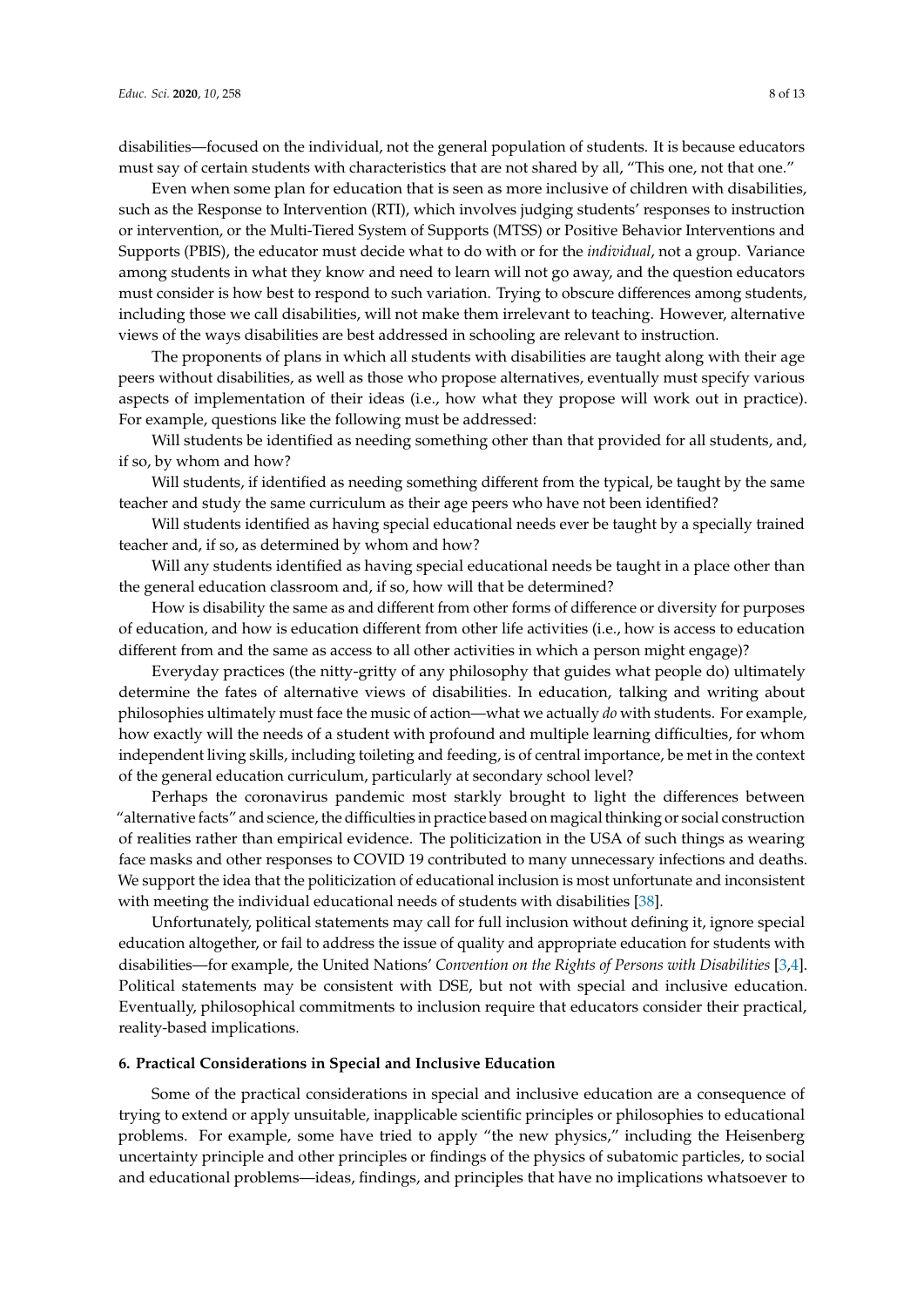the macro-physical and social world in which we live and function [\[40\]](#page-12-5). Similar problems seem to accompany attempts to apply "postmodern" and DSE philosophies to education—no application to the everyday work of teachers, no practical applications to the nitty-gritty of instruction [\[33](#page-11-26)[–35,](#page-12-0)[41\]](#page-12-6). For example, DSE notions of social justice have been used to argue that special education has become the problem and that any supposed "problem" of disability in education is with the teacher and the structure of education or failure of educators to understand disabilities from the point of view of those who have them and/or failure to recognize the strengths that pupils with disabilities bring to schools [\[42\]](#page-12-7). Yet, in this, no other practical suggestions were offered for reforming education or teaching, merely complaining that special education is characterized by "traditional skill-based direct instruction" [\[42\]](#page-12-7) (p. 424).

We wish special education did reliably, predictably, and consistently provide skill-based direct instruction, for that is precisely what scientific evidence consistently has shown is most effective in teaching students with disabilities [\[41,](#page-12-6)[43–](#page-12-8)[45\]](#page-12-9). In all cases of DSE-based statements regarding instruction and inclusion, we find a lack of attention to practical application with failure to provide nitty-gritty detail of how the philosophy will be applied and how the teachers will say or not say "Yes, this one, not that one" about individuals that are to receive particular supports. The upshot is that practical matters are avoided in favor of a general, hazy philosophy that suggests individualization while side-stepping it. For example, the following conclusion is typical:

Because all students are different and all students have needs, learning supports must be embedded seamlessly into the general education classroom, not tacked on or subcontracted out. When supports are embedded and integrated into the general education classroom, they can be made available to support any or all students who need them, whenever they need them . . . . Of course, ideally our classroom structures and instructional practices would be universally designed to maximize the degree of fit between all students and the learning context—providing students with differentiated, meaningful, and challenging curriculum, along with high-access instruction, targeted support structures, and choice. [\[42\]](#page-12-7) (p. 427)

In our judgment, those who propose the end of special education and the inclusion of all students in a common curriculum and site of education—that general education might be made appropriate for all learners—live in a fantasy world created by philosophical constructions and science fictions, that is inconsistent with real-world limitations. It is noted that full inclusion makes about as much sense as supposing that a single type of operator's license should allow all drivers to operate any non-airborne vehicle, that all pilots should be expected to be competent to fly all airplanes for all purposes, that all builders will be licensed to construct any building of any type, that all physicians will be able to perform all medical treatments, that all persons with a law degree should be able to handle all cases involving law, regardless of the nature of the case, and so on [\[46\]](#page-12-10). Specialization is understood by most people to be important in most lines of work. Of course, specialization can be taken to absurd, silly extremes, but it is recognized as important in most occupations and professions, and for good reason.

Why, we might ask, would anyone familiar with teaching and schools believe no specialization in training or practice is required to teach children with disabilities, simply because good teaching is good teaching? True, some of the same things are required in all cases; there are, indeed, core competencies required for the competent practice of teaching, regardless of the student. There are, also, core competencies required for driving, flying, building, practicing medicine, operating a hospital, serving in the armed forces, practicing law or dentistry, and many other endeavors. We realize that in each of these, the practitioner cannot be expected, should not be expected, is not by law or consensus expected to be competent in all areas of specialization. We need not belabor the points that specialization is important in every profession, that special training is critical for competent practice of that specialization, or that people get really good at doing something by applying their special training over and over as a specialist. That teaching special education is considered so nonspecialized that a single endorsement or certificate is sufficient is, in our opinion, laughably outrageous. Such a proposal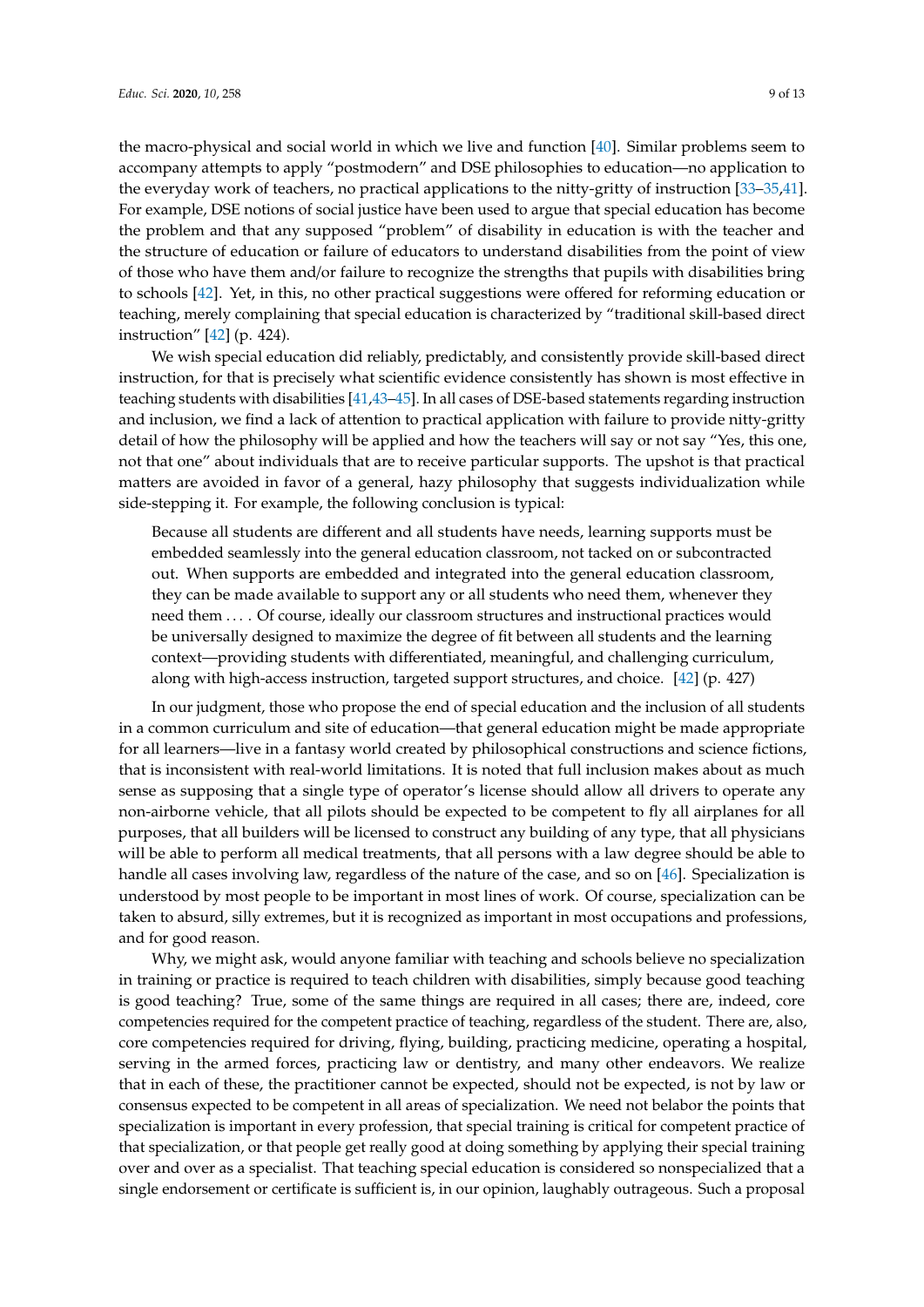is not only unconscionable but reveals the devaluation of what special educators do and what students with disabilities deserve. The trope "*all* children are special" deserves another: 'some are more special than others' [\[46\]](#page-12-10) (pp. 258–259).

The proposal to rid schools of special education is, in our opinion, a most curious outlier, a totally nonsensical and impractical notion that has no logical justification in the real world of education that involves human beings who are teachers and students. It has the potential to prevent many children with disabilities from getting an education best suited to their needs.

## **7. Concluding Comments**

We believe that inclusion in the sense of students being physically present in general education classrooms, what has been called *habeas corpus* inclusion, is not as important as inclusion in the sense of being engaged in a program of instruction that is meaningful and challenging *for the individual*, what has been called *proprium instructio* [\[47\]](#page-12-11). Appropriate instruction is by far the most important task of education for *all* students, including those with disabilities. Making appropriate instruction a reality for all students requires special education, including teachers with special training, rather than a generic, "one size fits all" or all-purpose preparation.

The anti-mask movement in reaction to COVID-19 restrictions comes to mind as we contemplate attitudes toward special education. Anti-mask activists abandon scientific evidence of the effectiveness of masks in preventing the spread of the virus, saying they consider being forced to wear a mask contravenes their human rights to freedom of choice, even though this puts both themselves and others at risk. They value their personal freedom more than rational consideration of scientific evidence and being considerate to the safety and human rights of others. They therefore begin any logical discussion holding false premises about human rights. We see the same problems of muddled thinking and science denial in the DSE, special-education-as-*dis*service movement, and in the related assumption that special education is second-rate and demeaning.

One irony of the constructivist DSE version of education is that it spurns the very direct instruction methodology that is the most promising for all students, one that would make meaningful inclusion of more students with disabilities more successful. Unfortunately, many individuals' comments about their educational experiences are misleading when taken as indications of what is desirable or undesirable or for their benefit, particularly their long-term benefit. Certainly, individuals' preferences and comments about their personal experiences are important and should be considered. However, children and adolescents often express hostility toward necessary and beneficial discipline, control, direction, work, and education and choose patterns of behavior that are unacceptable and self-injurious in their ultimate consequences. Such consequences include eventualities that are not socially constructed but constraints of the natural world.

Perhaps the coronavirus has provided an apropos example of why scientific data and their logical interpretation are important and apply to special and inclusive education as well as to virology and human health. Most people can see the logical fallacy in the suggestion that cases of COVID-19 exist only because we test for it and that if we simply did not test so many people we would have a lower rate of infection. To us, that is no more laughable than the idea that if we did not test and then label so many students as having disabilities or special educational needs we would have fewer of them.

The Black Lives Matter (BLM) movement of 2020 provides a cautionary example of what is at stake in labeling and categorizing. Of course, it is true at one level that all lives matter, but that truism is used by some as a distraction from BLM, a way of diminishing the necessary focus on *Black* lives. Naming the category or the individual does not guarantee that a particular issue will be addressed [\[48\]](#page-12-12). That is, it is not a *su*ffi*cient* condition for change, but it is a *necessary* condition—the change will not occur without it. We might note that the plight or needs of minorities, including those with disabilities as well as those of color, will be ignored if their category is not labelled—named. And names—labels—apply to individuals, not only to categories in their abstraction.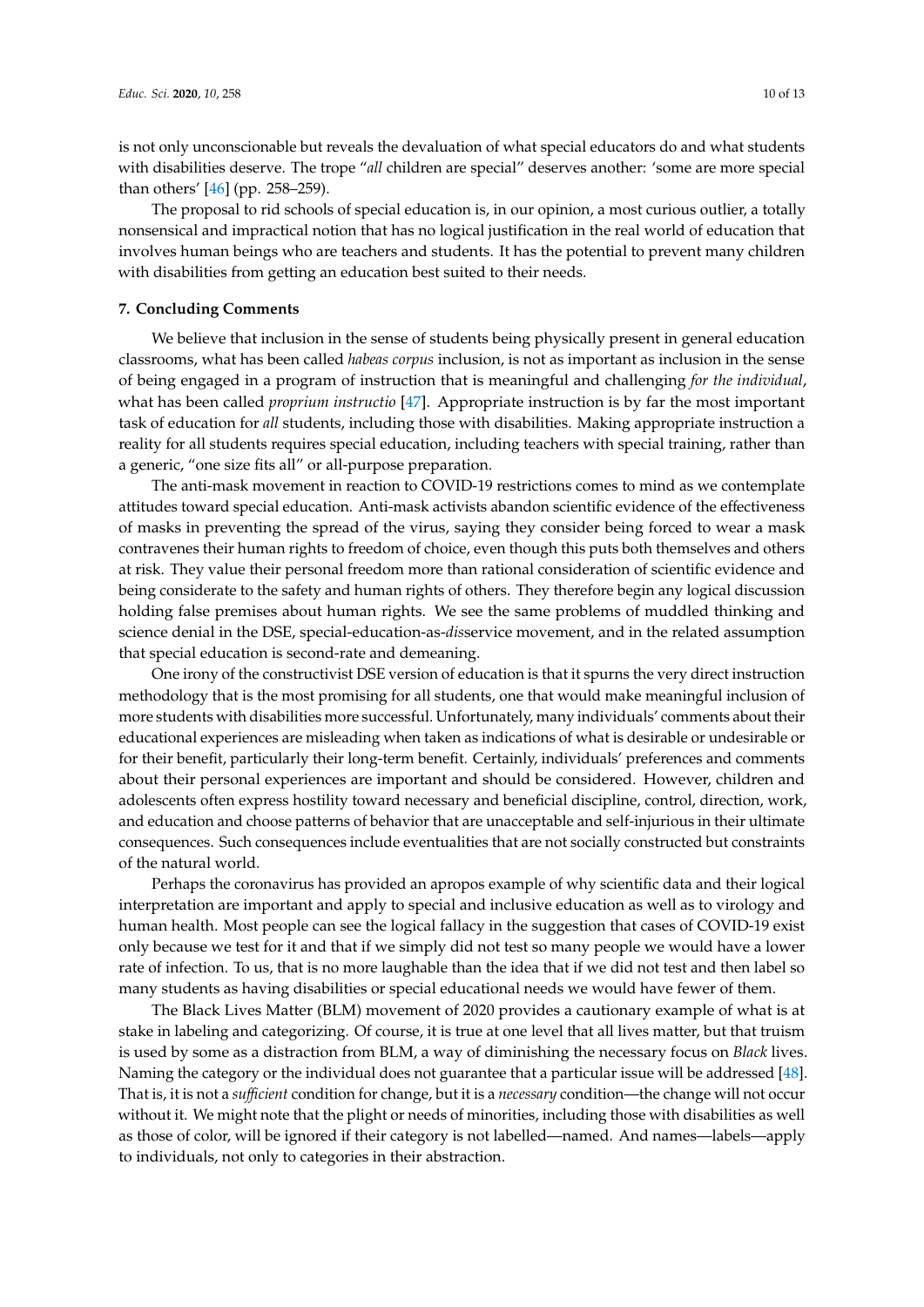The truly horrifying thing to us is the lack of understanding of people who consider themselves advocates for students with disabilities regarding the fact that if people are not identified and given labels, they are likely to be ignored. In the real world, students judged to have no disabilities or deficits, will have no *special* programs, but will only have access to programs developed for all students. Remember, *all lives* matter, though true, removes the focus on *Black lives*. Likewise, the argument that *all students* are special, though true in some sense, removes the focus on *students with disabilities*. Only in a fantasy world is difference in ability so unimportant that no individual is considered typical, gifted, or to have a disability in any area of functioning, including school or education. Some imaginary worlds are dystopian, and one in which disability is thought to be universal, inconsequential, or even desirable when all social barriers are removed is, in our opinion, not only unrealistic but dystopian.

Our hope is to make the real world a better, more habilitative place for students with disabilities. In contrast to a focus on full inclusion that denies many children with disabilities an appropriate education, the application of evidence-based special education strategies will help to ensure that all young people with special educational needs and disabilities get an education that optimizes their educational outcomes and provides them with the greatest chance of being fully included in their communities after leaving school. A recent review of the literature on the effectiveness of educating children with disabilities has suggested that, in order to provide them with an equitable and excellent education, implementation of a synthesis of key components of special education and inclusive education is needed [\[49\]](#page-12-13). This review proposes that key special education strategies and approaches must co-exist with those from inclusive education in order to provide effective education for all young people with special educational needs and disabilities. One way to do this is within a model of inclusive special education which combines key elements of special education with those from inclusive education [\[44\]](#page-12-14).

Therefore, it is considered that, rather than becoming extinct, special education needs to continue to be developed through ongoing development and evaluation of interventions, to be disseminated as widely as possible through the education and training of teachers and other professionals who work with young people with special educational needs and disabilities, and to be rigorously implemented and evaluated in schools at all levels of education systems.

**Author Contributions:** Conceptualization, G.H.; Writing—original draft, J.M.K. and G.H.; Writing—review & editing, J.M.K. All authors have read and agreed to the published version of the manuscript.

**Funding:** This research received no external funding.

**Conflicts of Interest:** The authors declare no conflict of interest.

## **References**

- <span id="page-10-0"></span>1. UNCRPD (United Nations Convention on the Rights of Persons with Disabilities). 2016. Available online: [https:](https://www.un.org/development/desa/disabilities/convention-on-the-rights-of-persons-with-disabilities.html)// www.un.org/development/desa/disabilities/[convention-on-the-rights-of-persons-with-disabilities.html](https://www.un.org/development/desa/disabilities/convention-on-the-rights-of-persons-with-disabilities.html) (accessed on 12 August 2020).
- <span id="page-10-1"></span>2. Cook, B.G.; Cook, L. An examination of highly cited research on inclusion. In *On Educational Inclusion: Meanings, History, Issues and International Perspectives*; Kauffman, J.M., Ed.; Routledge: New York, NY, USA, 2020; pp. 130–159.
- <span id="page-10-2"></span>3. Anastasiou, D.; Gregory, M.; Kauffman, J.M. Commentary on Article 24 of the CRPD: The right to education. In *Commentary on the UN Convention on the Rights of Persons with Disabilities*; Bantekas, I., Stein, M., Anastasiou, D., Eds.; Oxford University Press: New York, NY, USA, 2018; pp. 656–704.
- <span id="page-10-4"></span>4. Anastasiou, D.; Felder, M.; Correia, L.; Shemanov, A.; Zweers, I.; Ahrbeck, B. The impact of Article 24 of the CRPD on special and inclusive education in Germany, Portugal, the Russian Federation, and Netherlands. In *On Educational Inclusion: Meanings, History, Issues and International Perspectives*; Kauffman, J.M., Ed.; Routledge: New York, NY, USA, 2020; pp. 236–245.
- <span id="page-10-3"></span>5. Hyatt, C.; Hornby, G. Will UN Article 24 lead to the demise of special education or to its re-affirmation? *Support Learn.* **2017**, *32*, 288–304. [\[CrossRef\]](http://dx.doi.org/10.1111/1467-9604.12170)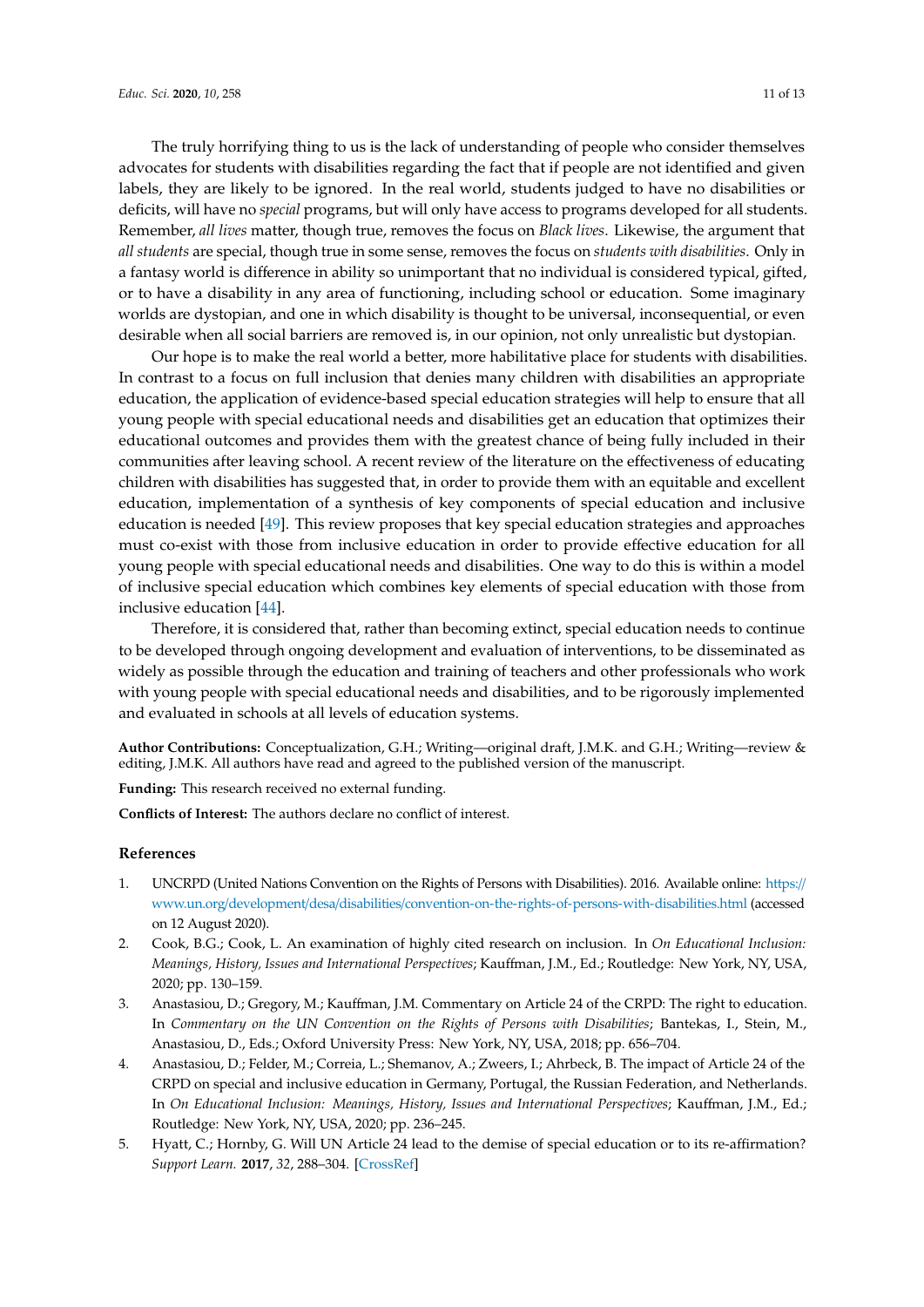- <span id="page-11-0"></span>6. UNESCO (United Nations Educational, Scientific and Cultural Organization). Inclusion and Education: All Means All. Global Education Monitoring Report. 2020. Available online: https://[unesdoc.unesco.org](https://unesdoc.unesco.org/ark:/48223/pf0000373718)/ark: /48223/[pf0000373718](https://unesdoc.unesco.org/ark:/48223/pf0000373718) (accessed on 12 August 2020).
- <span id="page-11-1"></span>7. Kauffman, J.M. The special education story: Obituary, accident report, conversion experience, reincarnation, or none of the above? *Exceptionality* **2000**, *8*, 61–71. [\[CrossRef\]](http://dx.doi.org/10.1207/S15327035EX0801_6)
- <span id="page-11-2"></span>8. Zigmond, N.P.; Kloo, A. General and special education are (and should be) different. In *Handbook of Special Education*, 2nd ed.; Kauffman, J.M., Hallahan, D.P., Pullen, P.C., Eds.; Routledge: New York, NY, USA, 2017; pp. 249–262.
- <span id="page-11-3"></span>9. Hornby, G. Inclusive special education: Development of a new theory for the education of children with special educational needs and disabilities. *Br. J. Spéc. Educ.* **2015**, *42*, 234–256. [\[CrossRef\]](http://dx.doi.org/10.1111/1467-8578.12101)
- <span id="page-11-4"></span>10. Hornby, G. Inclusion or Delusion: Can one size fit all? *Support Learn.* **1999**, *14*, 152–157. [\[CrossRef\]](http://dx.doi.org/10.1111/1467-9604.00122)
- <span id="page-11-5"></span>11. Kauffman, J.M. Appearances, Stigma, and Prevention. *Remedial Spéc. Educ.* **2003**, *24*, 195–198. [\[CrossRef\]](http://dx.doi.org/10.1177/07419325030240040201)
- <span id="page-11-6"></span>12. Kauffman, J.M. Truths and their implications for special education policy and practice. *J. Disabil. Policy Stud.* **2020**. Manuscript submitted for publication.
- <span id="page-11-7"></span>13. Kauffman, J.M.; Hallahan, D.P.; Pullen, P.C. Creeping normality: Special education's problem of a new normal. *J. Disabil. Policy Stud.* **2020**, in press.
- <span id="page-11-8"></span>14. Kidd, R.; Hornby, G. Transfer from special to mainstream. *Br. J. Spec. Educ.* **1993**, *20*, 17–19. [\[CrossRef\]](http://dx.doi.org/10.1111/j.1467-8578.1993.tb00022.x)
- <span id="page-11-9"></span>15. Hornby, G.; Kidd, R. Transfer from special to mainstream—Ten years later. *Br. J. Spec. Educ.* **2001**, *28*, 10–17. [\[CrossRef\]](http://dx.doi.org/10.1111/1467-8527.t01-1-00198)
- <span id="page-11-10"></span>16. Kauffman, J.M. Has Inclusion Gone Too Far? Reflections on change and progress. *Rethink. Behav.* **2019**, *2*, 11–16.
- <span id="page-11-11"></span>17. Kauffman, J.M.; Anastasiou, D.; Badar, J.; Hallenbeck, B.A. Becoming your own worst enemy: Converging paths. In *Inclusive Education: Global Issues & Controversie*; Boyle, C., Mavropoulou, S., Anderson, J., Page, A., Eds.; Brill Sense: Boston, MA, USA, 2020; pp. 73–88.
- <span id="page-11-12"></span>18. Kauffman, J.M.; Ahrbeck, B.; Anastasiou, D.; Badar, J.; Felder, M.; Hallenbeck, B.A. Special Education Policy Prospects: Lessons from Social Policies Past. *Exceptionality* **2020**. [\[CrossRef\]](http://dx.doi.org/10.1080/09362835.2020.1727326)
- <span id="page-11-13"></span>19. Lipsky, D.K.; Gartner, A. Inclusion, school restructuring, and the remaking of American society. *Harv. Educ. Rev.* **1996**, *66*, 762–796. [\[CrossRef\]](http://dx.doi.org/10.17763/haer.66.4.3686k7x734246430)
- <span id="page-11-14"></span>20. Gerber, M.M. A history of special education. In *Handbook of Special Education*, 2nd ed.; Kauffman, J.M., Hallahan, D.P., Pullen, P.C., Eds.; Routledge: New York, NY, USA, 2017; pp. 3–15.
- <span id="page-11-15"></span>21. Kauffman, J.M. Attributions of malice to special education policy and practice. In *Advances in Learning and Behavioral Disabilities Policy and Practice*; Scruggs, T.E., Mastropieri, M.A., Eds.; Emerald: Bingley, UK, 2009; Volume 22, pp. 33–66.
- <span id="page-11-16"></span>22. Slee, R. Defining the Scope of Inclusive Education. Technical Report. Available online: https://[www.](https://www.researchgate.net/publication/330741940) [researchgate.net](https://www.researchgate.net/publication/330741940)/publication/330741940 (accessed on 18 May 2020).
- <span id="page-11-17"></span>23. Gopnik, A. Measuring Man: Josef Mengele's malignant "science". *The New Yorker*, 22 June 2020; 77–81.
- <span id="page-11-18"></span>24. Kristof, N. The mistakes that will haunt our legacy. *The New York Times*. Available online: https://www.nytimes.com/2020/07/11/opinion/sunday/[animal-rights-cruelty.html?action](https://www.nytimes.com/2020/07/11/opinion/sunday/animal-rights-cruelty.html?action=click&module=Opinion&pgtype=Homepage)=click&module= [Opinion&pgtype](https://www.nytimes.com/2020/07/11/opinion/sunday/animal-rights-cruelty.html?action=click&module=Opinion&pgtype=Homepage)=Homepage (accessed on 11 July 2020).
- <span id="page-11-19"></span>25. SWIFT Schools. Available online: https://[swiftschools.org](https://swiftschools.org) (accessed on 10 June 2020).
- <span id="page-11-20"></span>26. Gross, P.R.; Levitt, N.; Lewis, M.W. *The Flight from Science and Reason*; Johns Hopkins University Press: Baltimore, MD, USA, 1996.
- <span id="page-11-21"></span>27. Sokal, A.; Bricmont, J. *Fashionable Nonsense: Postmodern Intellectuals' Abuse of Science*; Picador: New York, NY, USA, 1998.
- <span id="page-11-22"></span>28. Blackburn, S. *Truth: A Guide*; Oxford University Press: New York, NY, USA, 2005.
- 29. Koertge, N. *A House Built on Sand: Exposing Postmodernist Myths about Science*; Oxford University Press: New York, NY, USA, 1998.
- <span id="page-11-23"></span>30. Neiman, S. *Moral Clarity: A Guide for Grown-Up Idealists*; Harcourt: New York, NY, USA, 2008.
- <span id="page-11-24"></span>31. Crews, F. *Postmodern Pooh*; North Point Press: New York, NY, USA, 2001.
- <span id="page-11-25"></span>32. Gallagher, D.J. *Challenging Orthodoxy in Special Education: Dissenting Voices*; Love: Denver, CO, USA, 2004.
- <span id="page-11-26"></span>33. Mostert, M.P.; Kavale, K.A.; Kauffman, J.M. *Challenging the Refusal of Reasoning in Special Education*; Love: Denver, CO, USA, 2008.